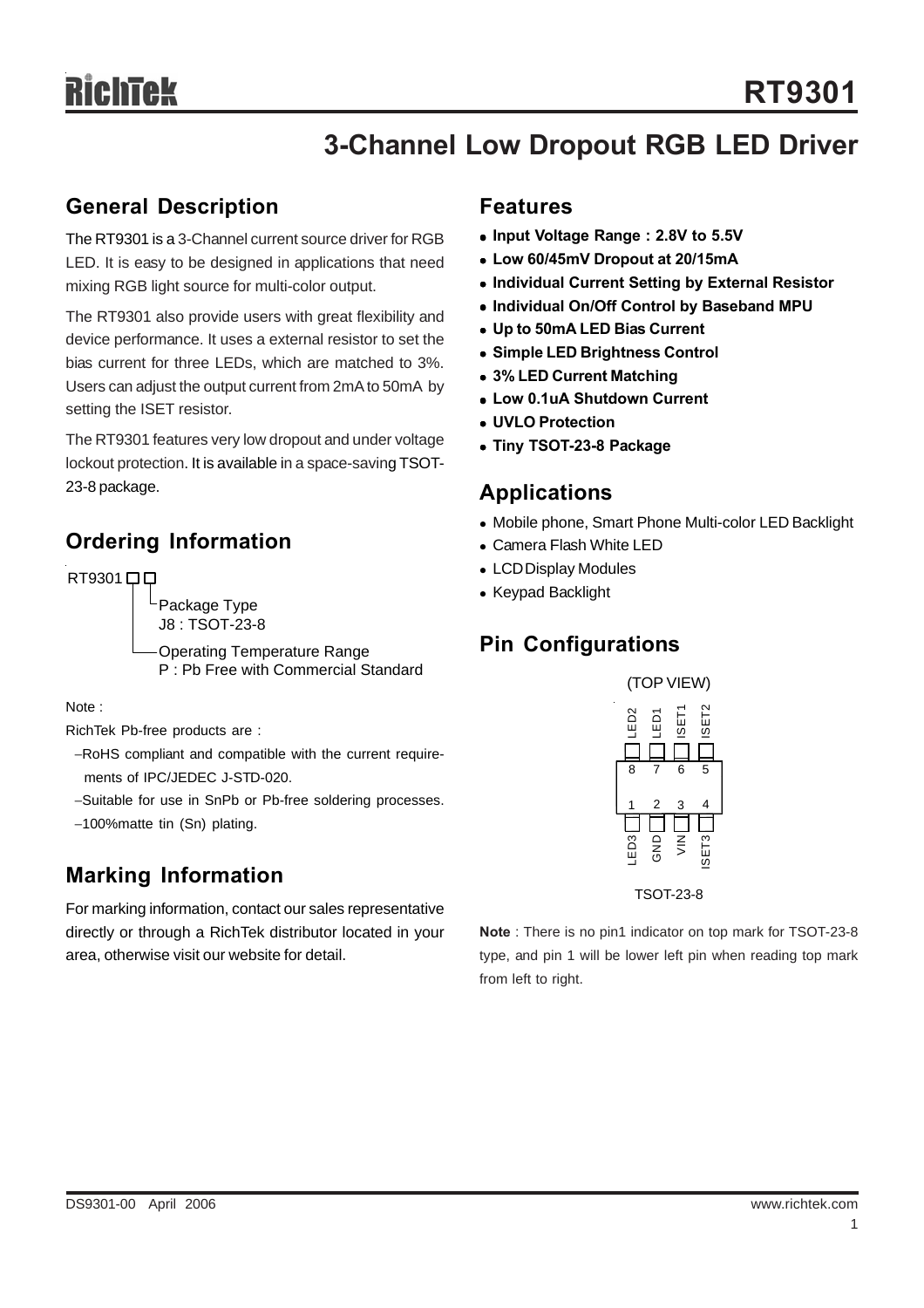## **Typical Application Circuit**



Figure 1. Application circuit for RGB LED



Figure 2. Application circuit for backlight



Figure 3. Application circuit for keypad

 $\text{LED1} \sim 3 = 800 \times \text{ISET1} \sim 3 = 800 \times \frac{\text{VSET1} \sim 3 - 0.9 \text{V}}{\text{RSET1} \sim 3}$ 

| $ GPIO (V)  I_{LED} (mA)  $ |    | $R_{\text{SET}}$ (kΩ) | Nearest Standard Values for RSET ( $k\Omega$ ) |
|-----------------------------|----|-----------------------|------------------------------------------------|
| 1.8                         | 15 | 48                    | 47.5                                           |
|                             | 20 | 36                    | 36                                             |
| 2.8                         | 15 | 101                   | 100                                            |
|                             | 20 | 76                    | 75                                             |

2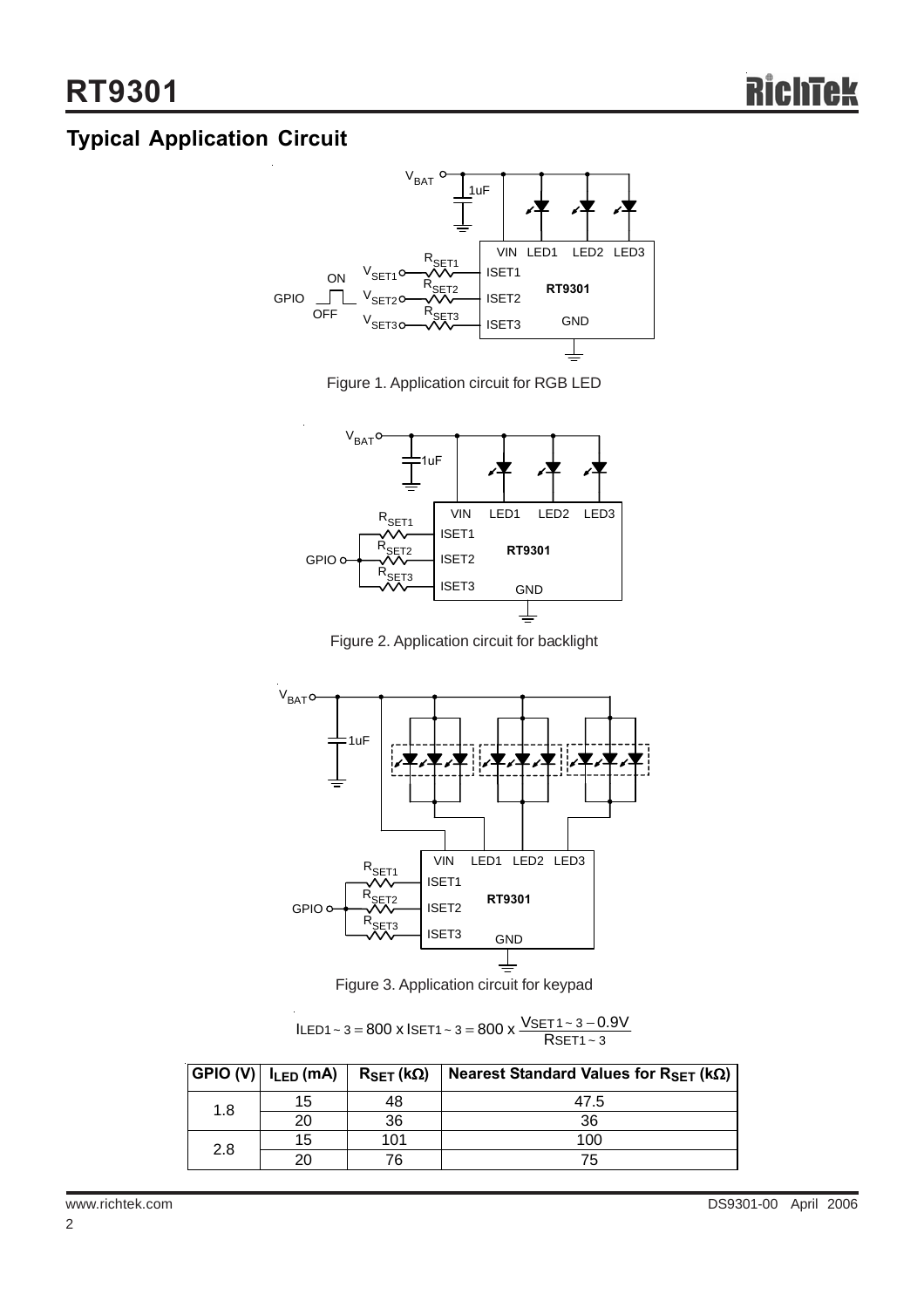## **Function Block Diagram**



## **Functional Pin Description**

| <b>Pin</b> | <b>Name</b>       | <b>Function</b>                                                                          |
|------------|-------------------|------------------------------------------------------------------------------------------|
| 1          | LED <sub>3</sub>  | RGB or White LED cathode connection pin. 2mA to 50mA Current flows into LED. Floating or |
|            |                   | connection to ground is used to disable this pin.                                        |
| 2          | <b>GND</b>        | Ground Pin.                                                                              |
| 3          | <b>VIN</b>        | Power Input Pin.                                                                         |
| 4          | ISET <sub>3</sub> | Current setting for LED3. Connect to GND if not use.                                     |
| 5          | ISET <sub>2</sub> | Current setting for LED2. Connect to GND if not use.                                     |
| 6          | ISET1             | Current setting for LED1. Connect to GND if not use.                                     |
| 7          | LED <sub>1</sub>  | RGB or White LED cathode connection pin. 2mA to 50mA Current flows into LED. Floating or |
|            |                   | connection to ground is used to disable this pin.                                        |
| 8          | LED <sub>2</sub>  | RGB or White LED cathode connection pin. 2mA to 50mA Current flows into LED. Floating or |
|            |                   | connection to ground is used to disable this pin.                                        |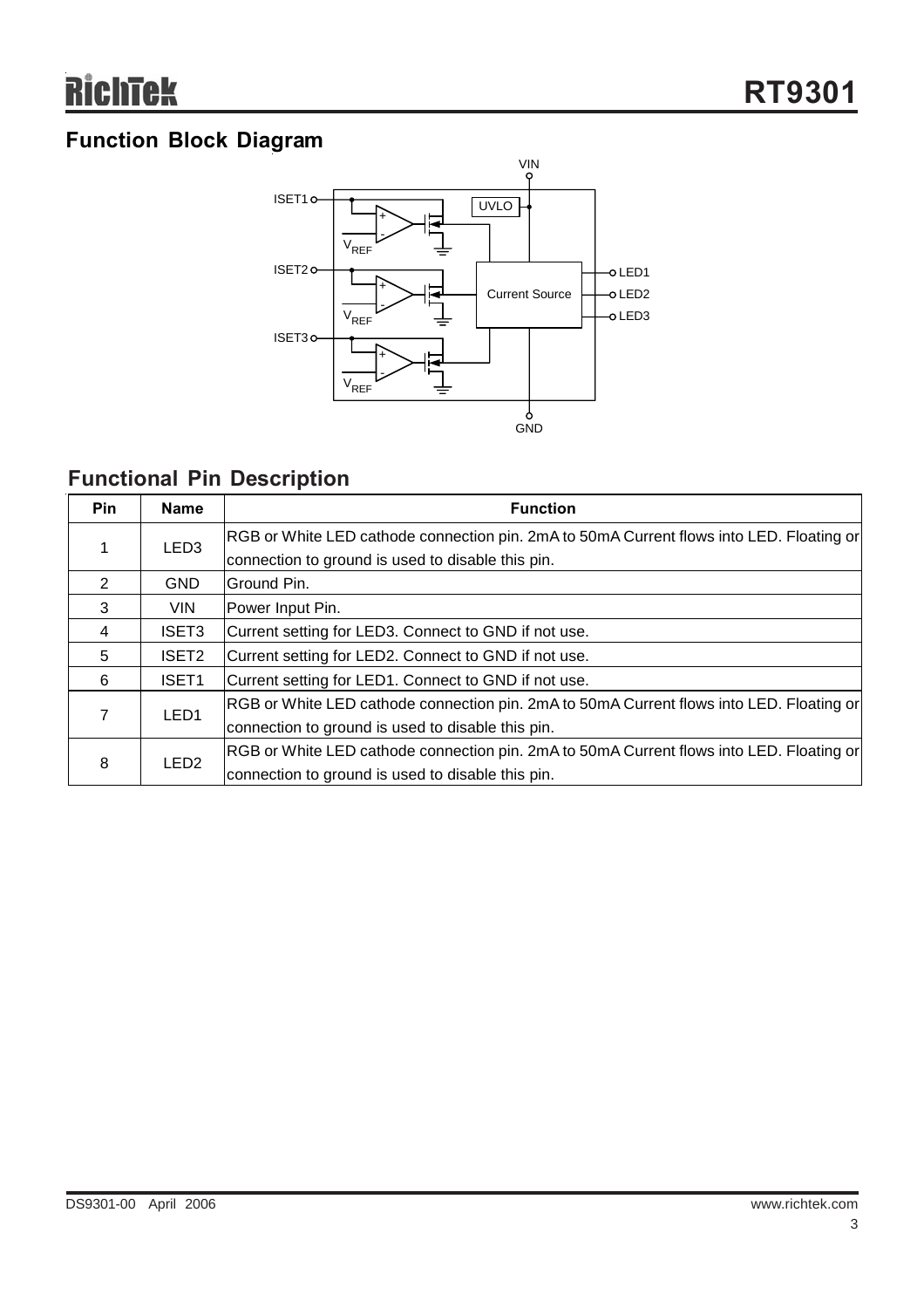#### **Absolute Maximum Ratings** (Note 1)

| • Power Dissipation, $P_D @ T_A = 25^{\circ}C$ |  |
|------------------------------------------------|--|
|                                                |  |
| • Package Thermal Resistance (Note 4)          |  |
|                                                |  |
|                                                |  |
|                                                |  |
|                                                |  |
| • ESD Susceptibility (Note 2)                  |  |
|                                                |  |
|                                                |  |

#### **Recommended Operating Conditions** (Note 3)

#### **Electrical Characteristics**

( $V_{IN}$  = 3.6V, T<sub>A</sub> = 25°C, Unless Otherwise specification)

| <b>Parameter</b>                  | Symbol                 | <b>Test Condition</b>                                                     | Min                      | <b>Typ</b> | Max                      | <b>Units</b> |
|-----------------------------------|------------------------|---------------------------------------------------------------------------|--------------------------|------------|--------------------------|--------------|
| Input Supply Voltage              | $V_{IN}$               |                                                                           | 2.8                      |            | 5.5                      | V            |
| UVLO Threshold                    | VUVLO_L                | Falling                                                                   | 2                        | 2.2        | 2.4                      | V            |
| UVLO Hysteresis                   |                        |                                                                           | $\overline{\phantom{a}}$ | 100        | $\overline{\phantom{a}}$ | mV           |
| Dropout Voltage                   | V <sub>LED</sub>       | $90\%$ of $I_{LED} = 12mA$                                                | --                       | 40         | 120                      | mV           |
| <b>ISET Reference Voltage</b>     |                        |                                                                           | 0.8                      | 0.9        | 1                        | V            |
| Quiescent Current                 | lQ                     | LED Open, $I_{\text{SET}} = 20$ uA                                        | $\overline{\phantom{a}}$ | 0.5        | 1                        | mA           |
| I <sub>LED</sub> Matching         |                        | $I_{LED} = 16mA$                                                          | $-5$                     | $\Omega$   | $+5$                     | %            |
| II <sub>LED</sub> Accuracy        | <b>ILED</b>            | $I_{LED} = 16mA$                                                          | $-5$                     | $\Omega$   | $+5$                     | %            |
| Shutdown current                  |                        | All $V_{\rm SET 1-3}$ < 0.25V                                             | $\overline{\phantom{a}}$ | 0.1        | 2                        | μA           |
| V <sub>SET</sub> Enable Threshold | <b>V<sub>SET</sub></b> | $V_{\text{SET}}$ connect $R_{\text{SET}} = 47k\Omega$ to $I_{\text{SET}}$ | 1.3                      | $-$        | $\overline{\phantom{a}}$ | V            |
| <b>VSET Disable Threshold</b>     | $V_{IL}$               | $V_{\rm SFT}$ connect $R_{\rm SFT}$ = 47k $\Omega$ to $I_{\rm SFT}$       | --                       |            | 0.25                     | V            |

**Note 1.** Stresses listed as the above "Absolute Maximum Ratings" may cause permanent damage to the device. These are for stress ratings. Functional operation of the device at these or any other conditions beyond those indicated in the operational sections of the specifications is not implied. Exposure to absolute maximum rating conditions for extended periods may remain possibility to affect device reliability.

- **Note 2.** Devices are ESD sensitive. Handling precaution recommended.
- **Note 3.** The device is not guaranteed to function outside its operating conditions.
- **Note 4.**  $\theta_{JA}$  is measured in the natural convection at  $T_A = 25^\circ \text{C}$  on a low effective single layer thermal conductivity test board of JEDEC 51-3 thermal measurement standard.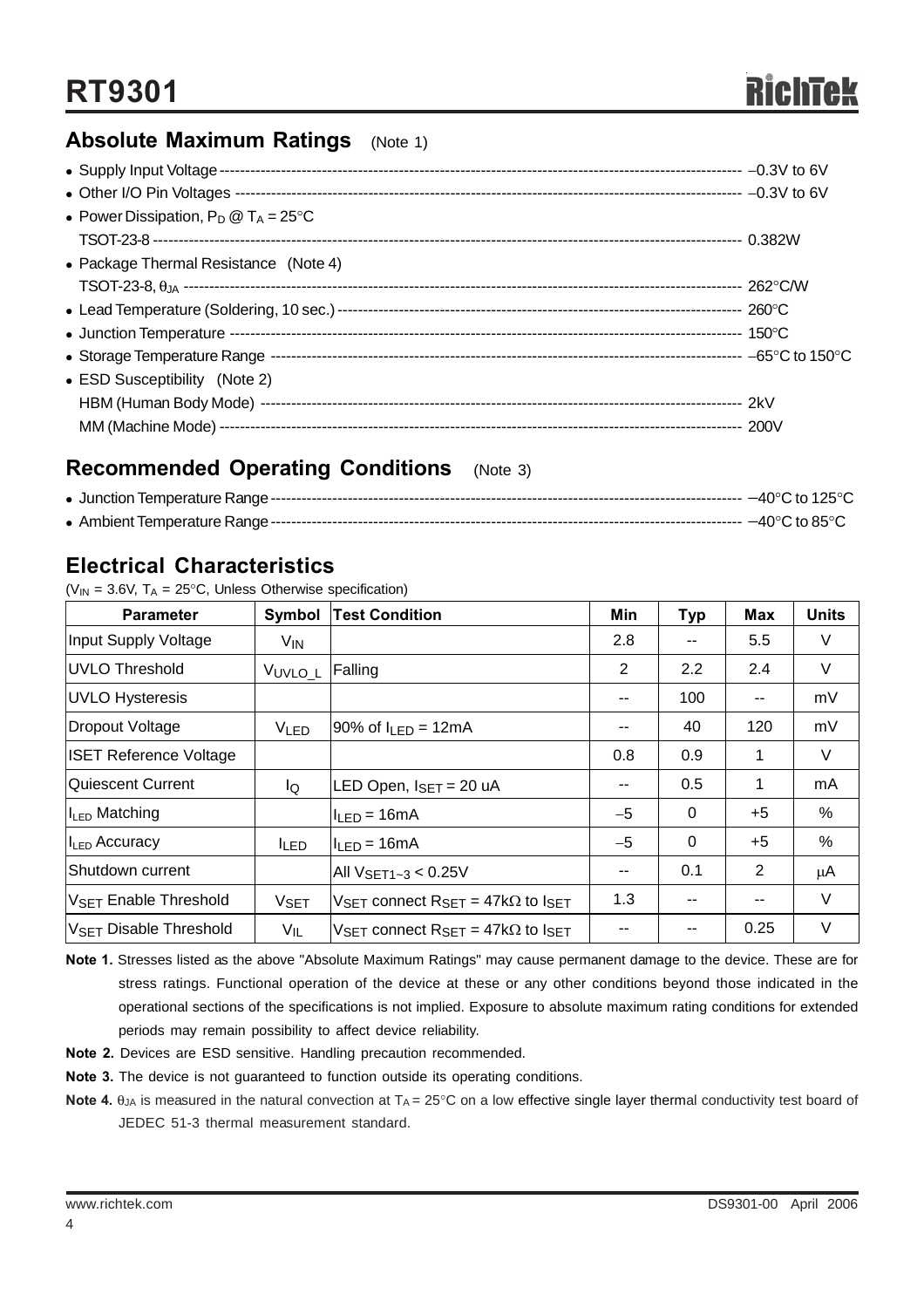











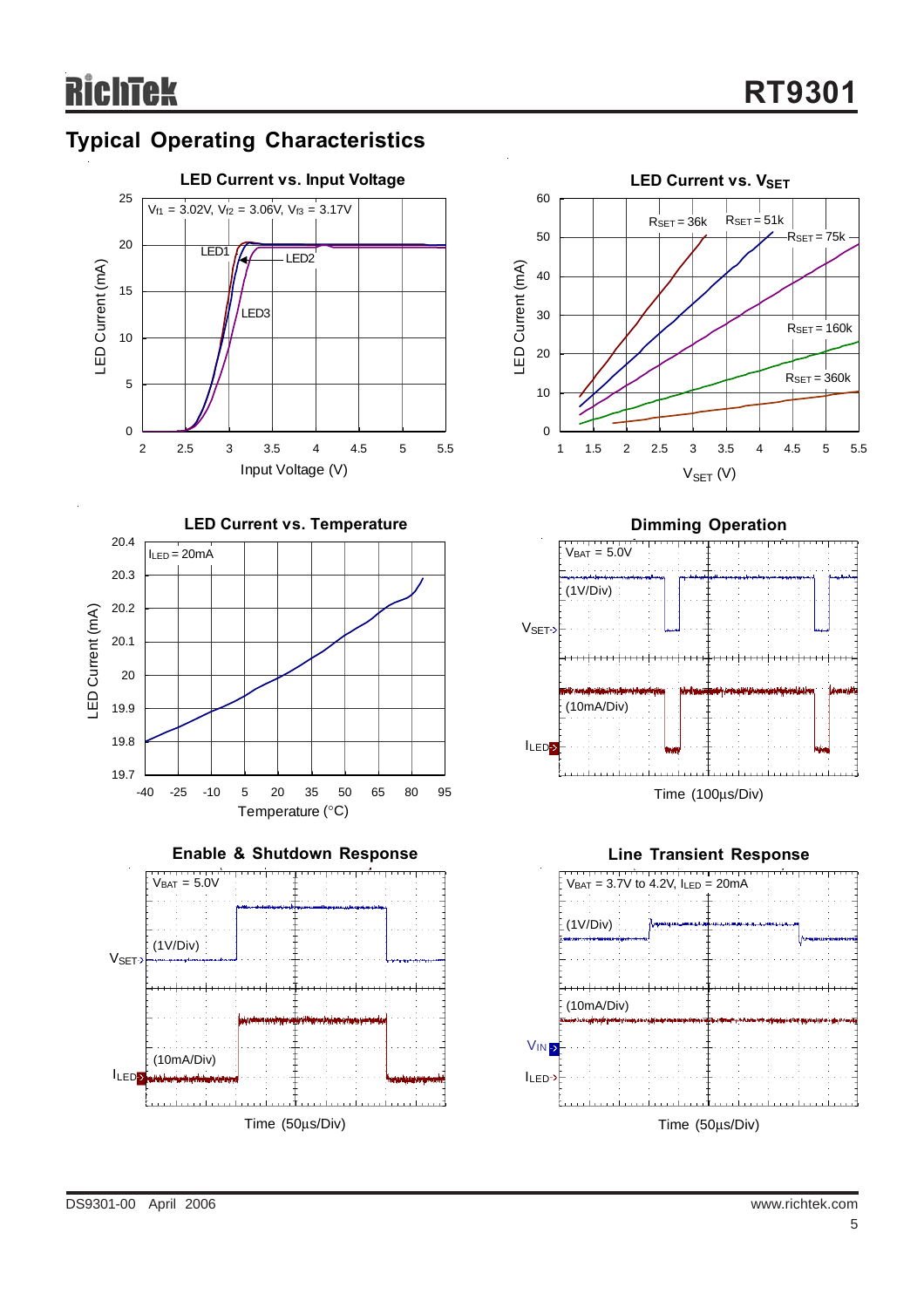## **Applications Information**

The RT9301 is a 3-Channel current source driver for RGB LED or white LEDs. The output current can be controlled from 2mA to 50mA by adjusting the setting current from external. It is easy to support a multi-color RGB LED.

#### **Input UVLO**

The input operating voltage range of the RT9301 is 2.8V to 5.5V. An input capacitor at the VIN pin could reduce ripple voltage. It is recommended to use a ceramic 1uF or larger capacitance as the input capacitor. This IC provides an under voltage lockout (UVLO) function to prevent it from unstable issue when startup. The UVLO threshold of input falling voltage is set at 2.1V typically with a hysteresis 0.1V.

#### **Output Current Setting**

The LED current is setting by the current of ISET pin. The LED current of the three channels (LED1, LED2, LED3) could be set from the ISET (ISET1, ISET2, ISET3) pins individually. The typical application circuit shows as Figure 1.



Figure 1. Typical Application Circuit

The LED current can be controlled from an external voltage  $(V_{SET})$  and a resistor ( $R_{SET}$ ) between VSET and ISET pin. The voltage range of  $V_{\text{SFT}}$  is from 1.3V to 5.5V. The internal reference voltage at ISET pin is 0.9V typically. LED current is set as 800 times the current flowing into ISET pin. Therefore, the LED current can be calculated as the following equation.

$$
ILED1 \sim 3 = 800 \text{ x } ISET1 \sim 3 = 800 \text{ x } \frac{VSET1 \sim 3 - 0.9V}{RSET1 \sim 3}
$$

For example,  $R_{\text{SET1}} = 45k\Omega$  and  $V_{\text{SET1}} = 1.8V$ , the current of LED1 is equal to 16mA.

The LED current of each channel can be controlled from 2mA to 50mA. It is easy to obtain a multi-color output by changing the current of ISET1, ISET2, and ISET3 respectively.



Figure 2. LED Current Setting

Figure 2 shows the characteristics of  $I_{LED}$  vs.  $V_{SET}$ . If the R<sub>SET</sub> is selected, the LED current could be controlled from V<sub>SET</sub>. The voltage of VSET must be higher than 1.3V to enable the LED. For low LED current application, it is recommended to use a higher resistance on RSET (for example:  $R_{SET} = 360kΩ$ ).

To disable the LED current, the ISET pin should be connected to ground or floating. For one LED or two LEDs application, the unused ISET pin should be connected to GND. In addition, don't short  $V_{\text{SETx}}$  to ISETx pin.



Figure 3. Application Circuit for Two LEDs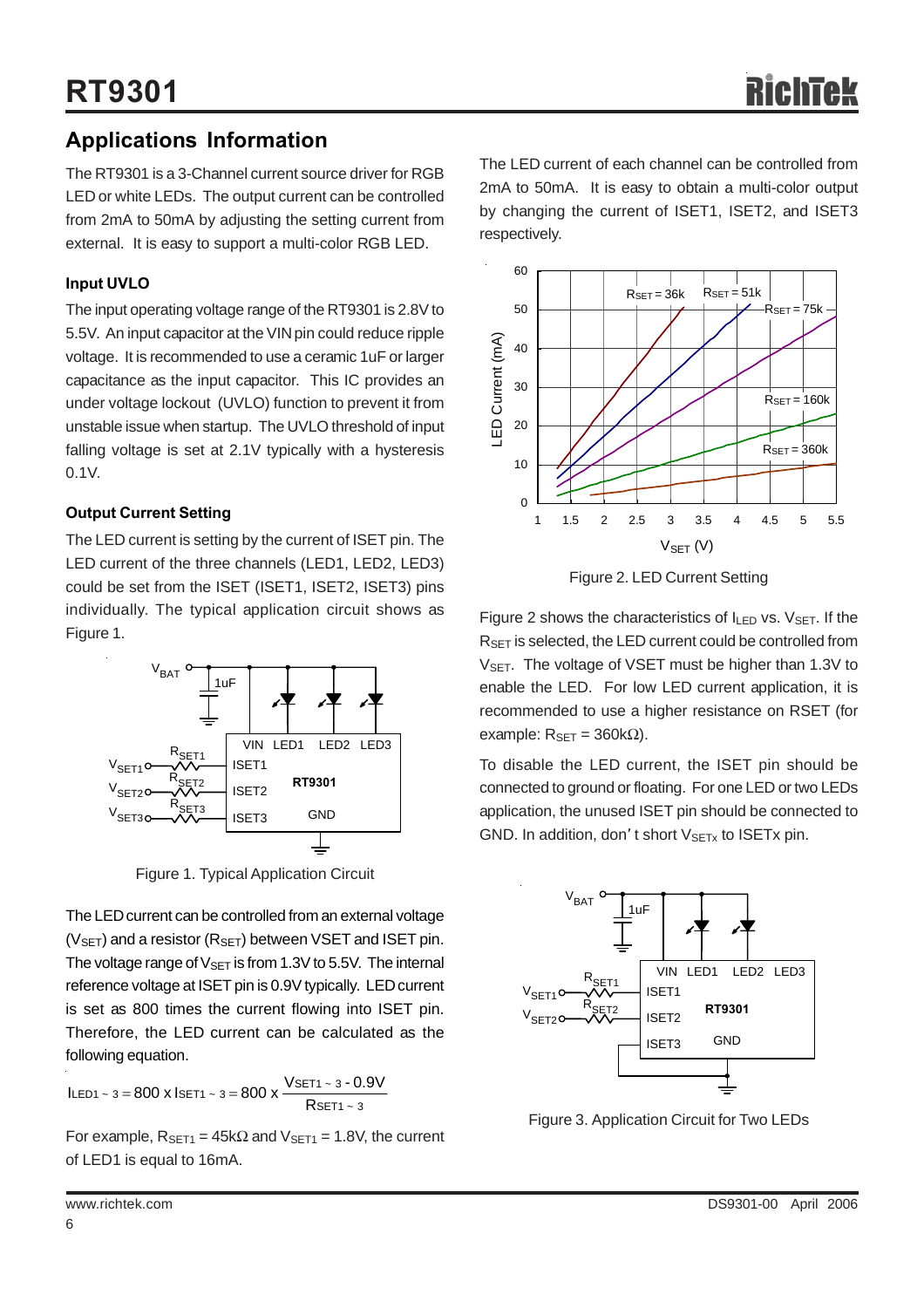# RichTek

#### **GPIO Control**

Figure 4 shows an application circuit for backlight with GPIO. The three setting resistors are connected to GPIO. The LED current can be controlled by GPIO directly. The RT9301 provides low dropout voltage and 5% maximum current matching. It also allows dimming control frequency up to 10kHz.



Figure 4. Application Circuit for Backlight with GPIO

The LED current can be set at different value with proper setting resistor. For typical application of GPIO 1.8V/2.8V and LED current 15mA/20mA, the recommended current setting resistors are showed as below table.

|  |  | Table 1. R <sub>SET</sub> Value Selection |
|--|--|-------------------------------------------|
|  |  |                                           |

| <b>GPIO</b> | <b>ILED</b> | R <sub>SET</sub> | <b>Nearest Standard Values for</b> |  |
|-------------|-------------|------------------|------------------------------------|--|
| (V)         | (mA)        | $R_{SET}$ (kΩ)   |                                    |  |
| 1.8         | 15          | 48               | 47.5                               |  |
|             | 20          | 36               | 36                                 |  |
| 2.8         | 15          | 101              | 100                                |  |
|             | 20          | 76               | 75                                 |  |



Figure 5. Application Circuit for Keypad Backlight

Figure 5 shows another application circuit for keypad backlight with GPIO. There are 9 LEDs operation in parallel. A battery or a regulated power source drives the LEDs. Each channel supports three LEDs. The LED brightness adjustment can be set with proper setting resistor for each channel and be controlled from GPIO.

#### **Thermal Considerations**

The Rt9301 can support LED current up to 50mA over the operation junction temperature range. However, the maximum current must be derated at higher ambient temperature to ensure the junction temperature does not exceed 125°C. With all possible conditions, the junction temperature must be within the range specified under recommended operating conditions. The power dissipation can be calculated based on the LED current and the voltage drop across the regulator.

 $P_D = \sum (V_{IN} - VF_{LED}) \times I_{LED} + V_{IN} \times I_Q$ 

where  $V_{\text{IN}}$  is input voltage,  $VF_{\text{LED}}$  is the forward voltage of LED,  $I_{LED}$  is the current of LED, and  $I_Q$  is the quiescent current of this chip.

For continuous operation, do not exceed the maximum operation junction temperature 125°C. The maximum power dissipation depends on the thermal resistance of IC package, PCB layout, the rate of surroundings airflow and temperature difference between junction and ambient. The maximum power dissipation can be calculated by following formula:

#### $P_{D(MAX)} = (T_{J(MAX)} - T_A) / \theta_{JA}$

Where T<sub>J(MAX)</sub> is the maximum operation junction temperature 125 $\degree$ C, T<sub>A</sub> is the ambient temperature and the  $\theta$ <sub>JA</sub> is the junction to ambient thermal resistance.

For recommended operating conditions specification of RT9301, where  $T_{J(MAX)}$  is the maximum junction temperature of the die (125 $\degree$ C) and  $T_A$  is the maximum ambient temperature. The junction to ambient thermal resistance  $θ<sub>JA</sub>$  is layout dependent. For TSOT-23-8 packages, the thermal resistance  $\theta_{JA}$  is 262°C/W on the standard JEDEC 51-3 single-layer thermal test board. The maximum power dissipation at  $T_A = 25^{\circ}C$  can be calculated by following formula:

 $P_{D(MAX)} = (125\degree C - 25\degree C) / 262\degree C/W = 0.382 W$  for TSOT-23-8 packages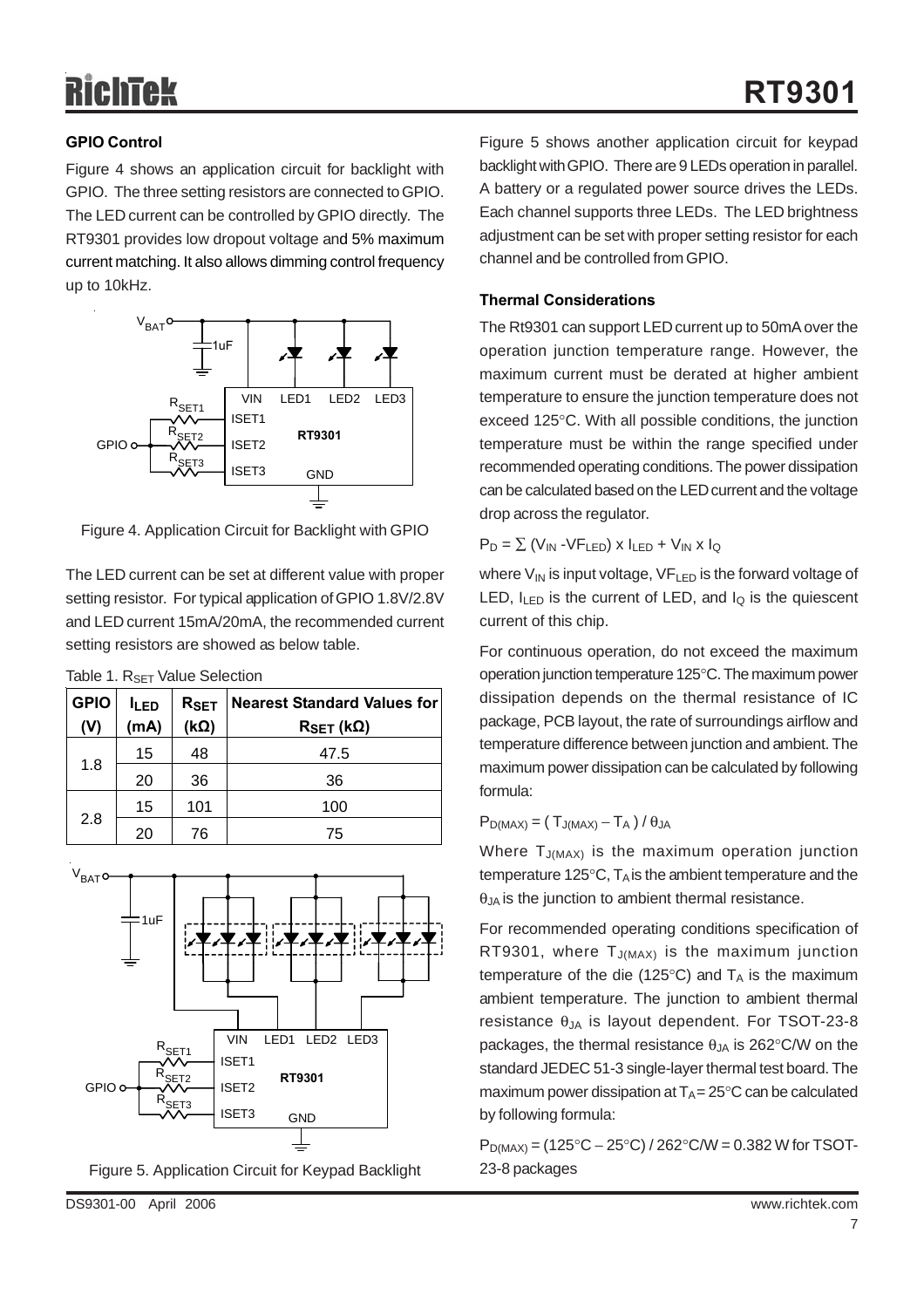The maximum power dissipation depends on operating ambient temperature for fixed  $T_{J(MAX)}$  and thermal resistance  $\theta_{JA}$ . For RT9301 packages, the Figure 6 of derating curves allows the designer to see the effect of rising ambient temperature on the maximum power allowed.



Figure 6. Derating Curves for RT9301 Packages

#### **Layout Consideration**

All the traces of LED and  $V_{IN}$  running from

For best performance, careful PCB layout is necessary. Place all peripheral components as close to the IC as possible. A short connection is highly recommended. The following guidelines should be strictly followed when designing a PCB layout for the RT9301.

- 1. All the traces of LED and VIN pin running from chip to LEDs should be wide and short to reduce the parasitic connection resistance.
- 2. Input capacitor  $(C_{IN})$  must be placed close to LEDs and connected to ground plane. The anodes of LEDs must be connected to  $C_{IN}$ , not battery directly.
- 3. Current setting resistors  $R_{\text{SET}}$  should be placed as close to the chip as possible.
- 4. The GND should be connected to a strong ground plane for heat sinking and noise protection.
- 5. The current setting resistors should be placed as close to the IC as possible.



Figure 7. PCB Layout Guide